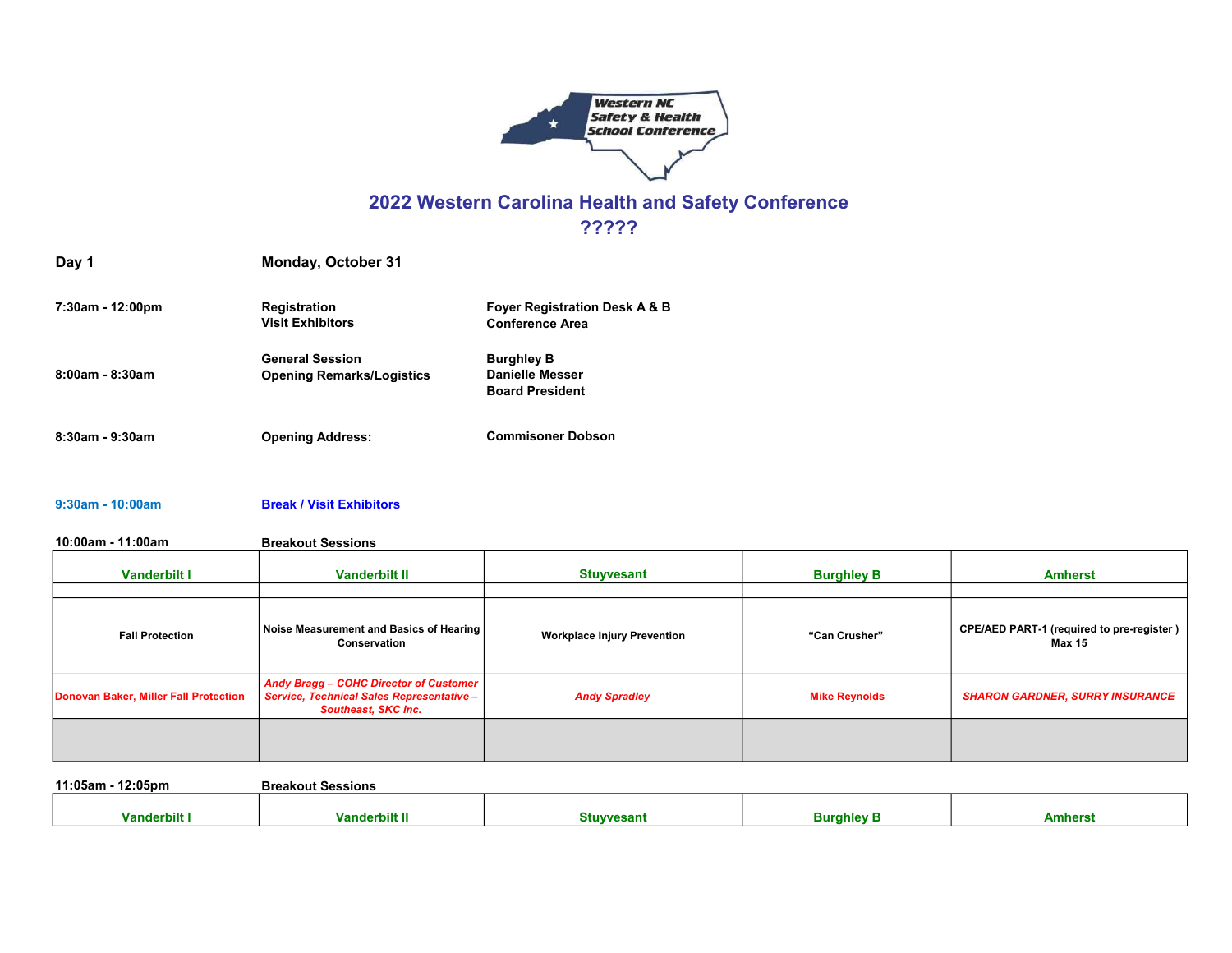| "Plain Language" ICS Overview | Amputations                   | Lockout/Tagout: Energy Release | Panel Discussion on Lesson Learned C-<br>19                            | CPE/AED PART-2 (required to pre-register)<br>Max 15 |
|-------------------------------|-------------------------------|--------------------------------|------------------------------------------------------------------------|-----------------------------------------------------|
| <b>Clint Gorman, AB TECH</b>  | <b>Andy Sterlen, EOL-ETTA</b> | <b>TBA</b>                     | Alisa Cornetto, RN, COHN-S, CCM,<br>MSCC, CLCP-Risk Manager, Orange Co | <b>SHARON GARDNER, SURRY INSURANCE</b>              |
|                               |                               |                                |                                                                        |                                                     |

12:05pm - 1:30pm Lunch on Your Own

1:30pm - 2:30pm Breakout Sessions

| <b>Vanderbilt I</b>                                                                                  | <b>Vanderbilt II</b>                      | <b>Stuyvesant</b>      | <b>Burghley B</b>                   | <b>Amherst</b> |
|------------------------------------------------------------------------------------------------------|-------------------------------------------|------------------------|-------------------------------------|----------------|
| Slips, Trips & Falls Prevention                                                                      | <b>Lead Safety Awareness</b>              |                        | <b>Hand &amp; Power Tool Safety</b> |                |
| <b>Lauren Peightal, GSP-Risk</b><br><b>Improvement Specialist, EMC</b><br><b>Insurance Companies</b> | <b>Matthew Gruber, MS, CIH, CSP NCDOL</b> | <b>Bumcombe Co EMS</b> | <b>TBA</b>                          |                |
|                                                                                                      |                                           |                        |                                     |                |

2:35pm - 3:35pm Breakout Sessions

| <b>Vanderbilt I</b>                           | <b>Vanderbilt II</b>                      | <b>Stuyvesant</b>               | <b>Burghley B</b>                       | <b>Amherst</b> |
|-----------------------------------------------|-------------------------------------------|---------------------------------|-----------------------------------------|----------------|
| Job Hazard Analysis for the Remote<br>Workers | <b>Electrical Safety in the Workplace</b> | <b>Driving Safety Awareness</b> | Respirable Crystalline Silica Awareness |                |
| <b>TBA</b>                                    | <b>TBA</b>                                | <b>TBA</b>                      | Matthew Gruber, MS, CIH, CSP NCDOL      |                |
|                                               |                                           |                                 |                                         |                |

3:35pm-4:00pm Break / Visit Exhibitors

4:00pm - 5:00pm Breakout Sessions

| <b>Vanderbilt I</b>                        | <b>Vanderbilt II</b> | <b>Stuvyesant</b> | <b>Burahlev B</b> | <b>Amhers</b> |
|--------------------------------------------|----------------------|-------------------|-------------------|---------------|
| <b>Personal Protective Equipment (PPE)</b> |                      |                   |                   |               |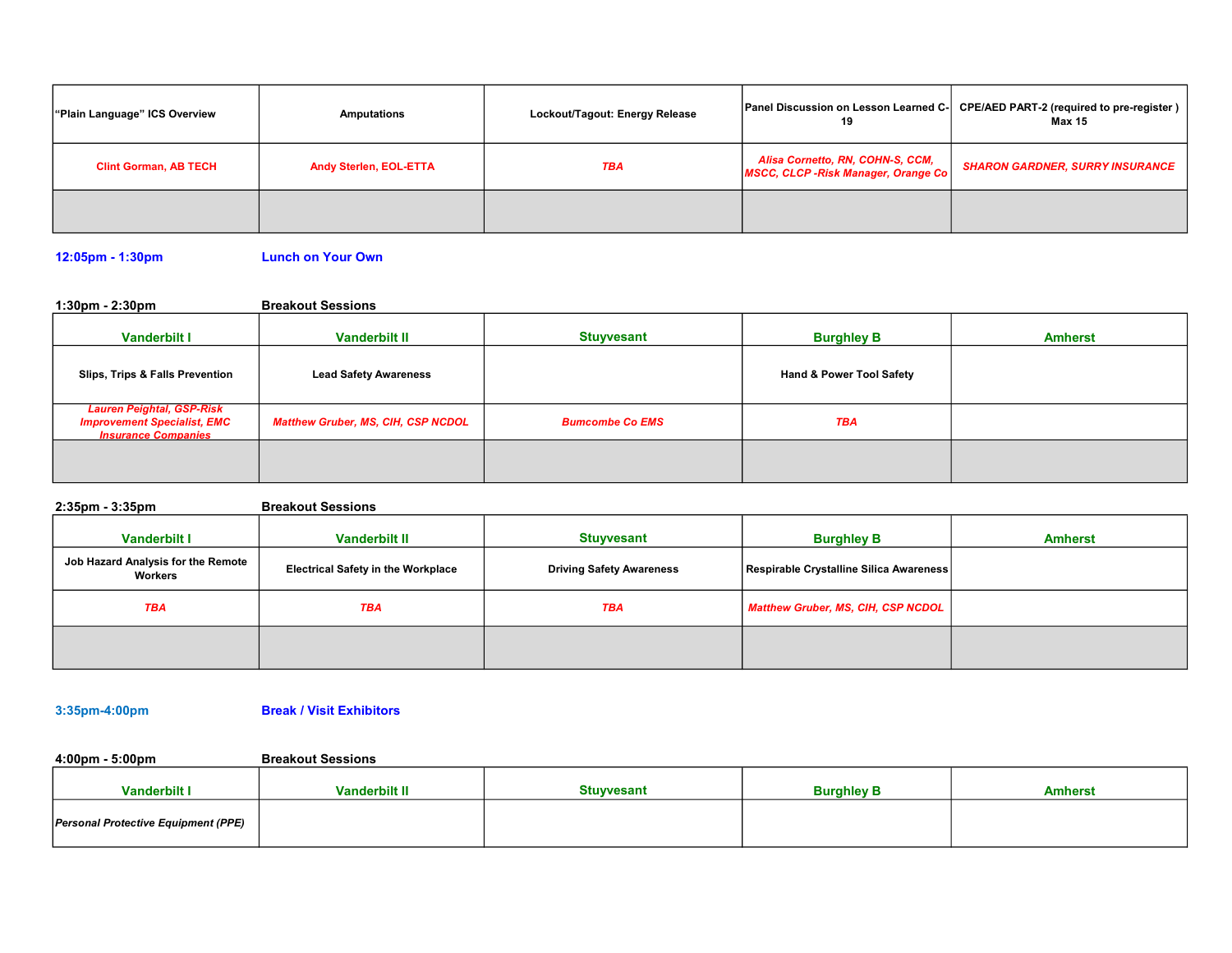| <b>TBA</b> |  |  |
|------------|--|--|
|            |  |  |

5:30pm

???

## 2022 Western Carolina Health and Safety Conference

| Day 2              | Tuesday, November 1                            |                                          |
|--------------------|------------------------------------------------|------------------------------------------|
| 7:30am - 8:00am    | <b>Registration</b>                            | <b>Fover Registration Desk A &amp; B</b> |
|                    | <b>Visit Exhibitors</b>                        | <b>Conference Area</b>                   |
| $8:00$ am - 9:15am | <b>General Session</b>                         | <b>Burghley B</b>                        |
|                    | <b>Opening Remarks</b>                         |                                          |
|                    | Virginia Parker Scholarship Award Announcement |                                          |
|                    | Keynote:                                       | Dr. Ludwig APP State                     |

### 9:15am - 10:30am Break/Visit Exhibitors

### 10:30am - 11:30am

| <b>Vanderbilt I</b>               | <b>Vanderbilt II</b>       | <b>Stuyvesant</b> | <b>Burghley B</b>    | <b>Amherst</b> |
|-----------------------------------|----------------------------|-------------------|----------------------|----------------|
| <b>Active Shooter</b>             |                            |                   | <b>Ladder Safety</b> |                |
| <b>Bumcombe Co Sheriff Office</b> |                            |                   | <b>TBA</b>           |                |
|                                   |                            |                   |                      |                |
| 11:30pm-1:00pm                    | <b>Lunch - On Your Own</b> |                   |                      |                |

1:00pm - 2:00pm Breakout Sessions

| <b>Vanderbilt I</b>                                        | <b>Vanderbilt II</b>                                     | <b>Stuvyesant</b>                                           | <b>Burghley B</b>                 | <b>Amherst</b> |
|------------------------------------------------------------|----------------------------------------------------------|-------------------------------------------------------------|-----------------------------------|----------------|
| Top 10 Most Frequently Cited OSHA<br><b>Standards 2021</b> | <b>Workplace Violence: Awareness &amp;</b><br>Prevention | How to Conduct Risk Assessments & Job Safety  <br>Analysis" | <b>Drug Awareness Training</b>    |                |
| <b>TBA</b>                                                 | TBA                                                      | <b>TBA</b>                                                  | <b>Bumcombe Co Sheriff Office</b> |                |